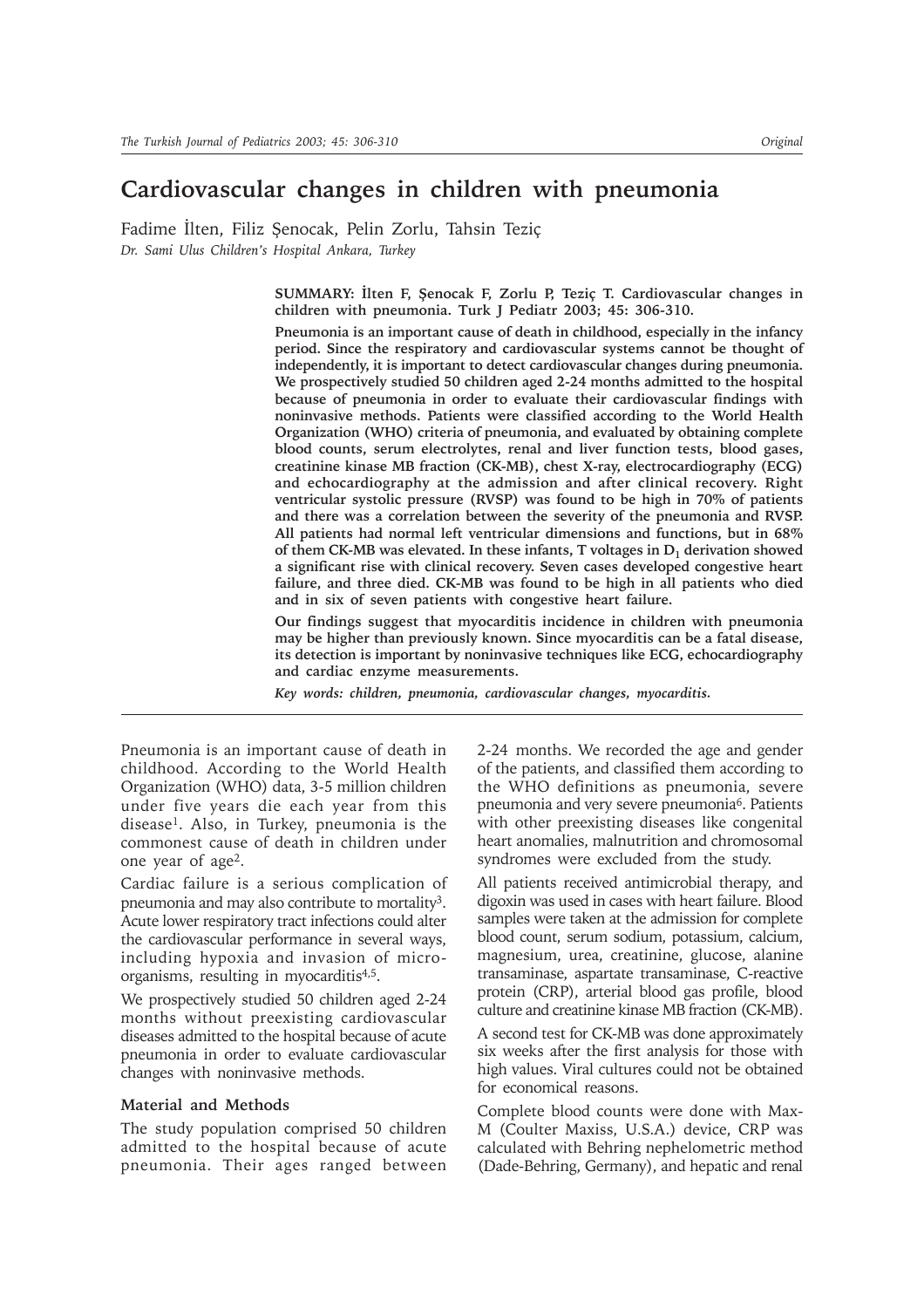function tests and serum electrolytes were analyzed with a Hitachi 911 (Boehringer Manheim, Germany) device and Rondox kite. Blood cultures were taken prior to any antimcrobial therapy and inoculated into BacT/Alert (Organnon Technica, U.S.A) at the bedside. Arterial blood gases were investigated with Radiometer ABL-5 (Dade-Behring, Germany) device. CK-MB levels were calculated with I. Lab 900 (Unstrumentuons Laboratory, Italy) autoanalyzer within six hours at room temperature and values higher than 25 u/L were considered high.

Each child had a chest X-ray and 12-lead electrocardiogram which was taken with a Hewlett Packard Page Writer 100 (Andover, Massachusetts); QRS and T voltages and QT interval were measured. Correted QT (QTc) interval was calculated with Bazzett formula  $(QTc=QT/\sqrt{214RR})$ .

After the normalization of the body temperature and sedation with intravenous midazolam (0.2 mg/kg), an echocardiogram was performed on each patient with a Hewlett Packard Sonos 1000 (Andover, Massachusetts) device using 5.5 and 3.5 MHz transducers in order to measure heart rate, left and right ventricular dimensions and left ventricular functions. Continuous wave Doppler technique was used to measure tricuspid regurgitation at apical four chamber position. Systolic transtricuspid gradient was measured using modified Bernouilli formula  $(\Delta P=4V^2)$  and right ventricular systolic (RVSP) was calculated adding estimated mean right atrial pressure to the transtricuspid gradient. Values higher than 30 mm Hg were considered high. Repeat electrocardiographies (ECGs) and echocardiograms were performed for each child after clinical recovery.

Statistical analyses were performed using chisquare and Wilcoxon signed ranks tests with the Statistical Package for the Social Science Program (SPSS). P values under 0.05 were considered statistically significant. Results are expressed as mean values ± SD.

# **Results**

Of 50 patients, 36 (72%) were male, and 14 (28%) were female. Mean age was  $9.4 \pm 6.2$ months. Thirteen (26%) had pneumonia, 15 (30%) had severe, and 22 (44%) had very severe pneumonia.

Mean heart rates at admission and after recovery were  $156.78 \pm 23.4$  and  $148 \pm 25.6$  bpm, respectively (p=0.027).

All patients had normal serum electrolytes, and hepatic and renal function test results. Mean levels of blood gases at the admission were as follows:  $PO_2=89.5\pm45$  mm Hg,  $PCO_2=34.6\pm8.2$  mm Hg and  $PH=7.37\pm2.03$ . The mean level of CRP was 44 mg/L (normal value  $\leq$  5 mg/L). All but one of the blood cultures were negative; in one child, blood culture revealed coagulase negative staphylococci.

Thirty-four (68%) of the patients had high values of CK-MB. The mean values of CK- MB at admission and at the 6<sup>th</sup> week were 43.4 $\pm$ 5.2 u/L and 22.6 $\pm$ 4.3 u/L, respectively  $(p=0.000)$ .

The mean values of the ECGs taken at the admission and after clinical recovery can be seen in Table I. The comparison of  $D_1R$  and  $D_1T$ voltages and QRS axis were statistically significant (p=0.022, 0.048 and 0.039, respectively).

| ECG          | At admission      | After clinical recovery | P     |
|--------------|-------------------|-------------------------|-------|
| QTc          | $0.39 \pm 2.8$ s  | $0.39 \pm 3.1$ s        | 0.627 |
| PR           | $0.10 \pm 1.35$ s | $0.10 \pm 1.37$ s       | 0.432 |
| $D_1R$       | $2.9 \pm 3.80$ mm | $4.0 \pm 4.5$ mm        | 0.022 |
| $V_1R$       | $3.02 \pm 3.3$ mm | $2.5 \pm 3$ mm          | 0.513 |
| $V_5R$       | $9.6 \pm 5.5$ mm  | $10.3 \pm 5.6$ mm       | 0.194 |
| $D_1T$       | $1.5 \pm 0.9$ mm  | $2 \pm 1$ mm            | 0.048 |
| $V_5T$       | $2.4 \pm 1.7$ mm  | $3.4 \pm 1.7$ mm        | 0.067 |
| QRS axis     | $+71\pm29^\circ$  | $+61.09 \pm 29$ °       | 0.039 |
| ST deviation | None              | None                    |       |

**Table I.** Mean Values of ECGs Taken at Admission and After Clinical Recovery

ECG: electrocardiography.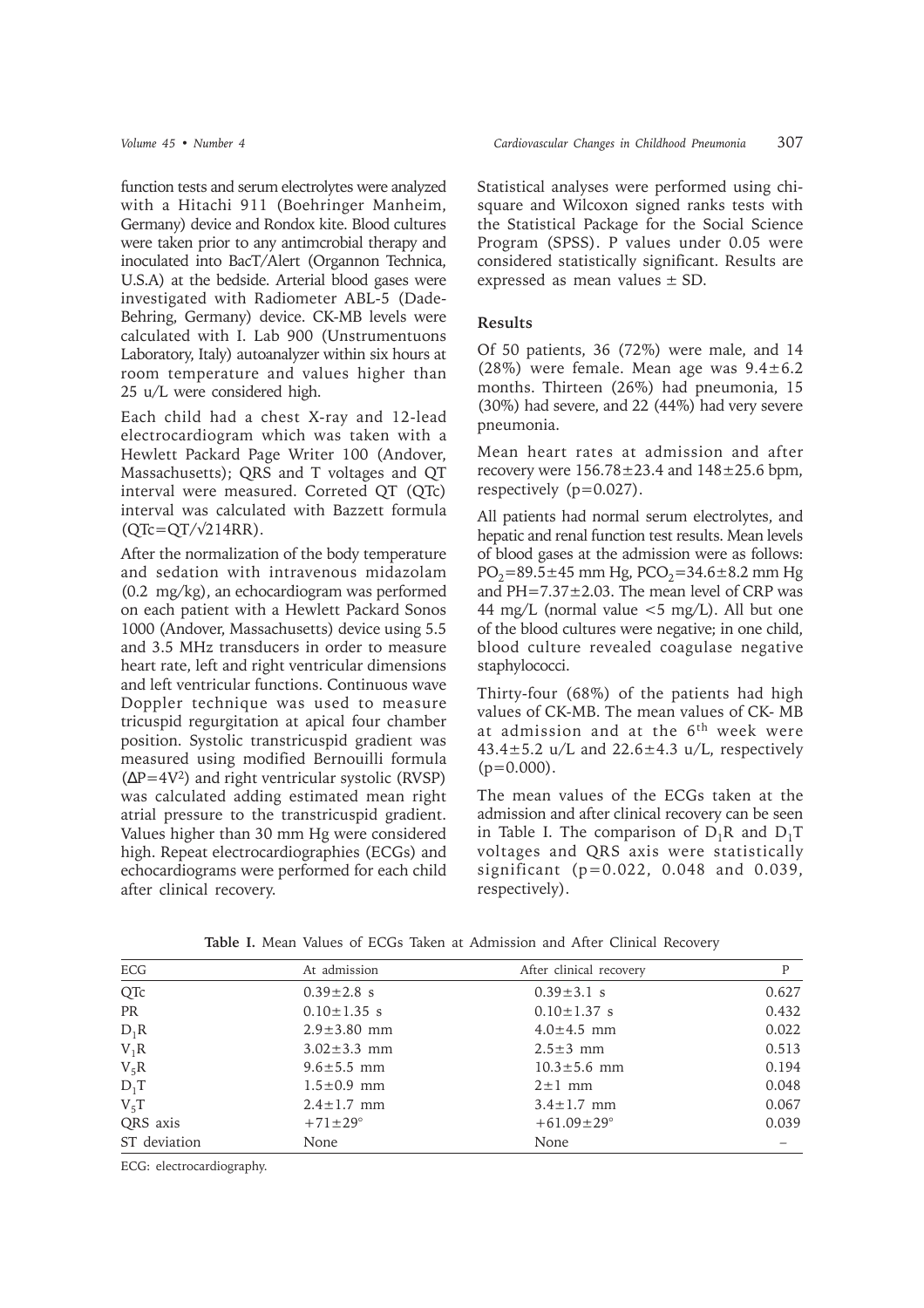The comparisons of the echocardiographic measurements obtained at the first hospitalization day and after clinical recovery are shown in Table II. The only statistically significant variation was the difference between RVSPs (p=0.002). Also, statistical analysis revealed a significant relation between the severity of pneumonia and initial RVSP values (p=0.02) (Table III). But no relation was found between the severity of pneumonia and high CK-MB (p=0.079).

308 *ilten F, et al* The Turkish Journal of Pediatrics • October - December 2003

**Table III.** Relation Between the Severity of Pneumonia and RVSP

|                       |                | <b>RVP</b> |        |
|-----------------------|----------------|------------|--------|
| Diagnosis             | Normal         | High       | Number |
| Pneumonia             |                |            | 13     |
| Severe pneumonia      | 6              | q          | 15     |
| Very severe pneumonia | $\mathfrak{D}$ | 20         | 22.    |
| Total                 | 15             | 35         | 50     |

P=0.002,  $x^2$ =0.007, RVSP: right ventricular systolic pressure.

**Table II.** Echocardiographic Measurements Obtained at Admission and After Clinical Recovery

| <b>ECHO</b>  | At admission          | After clinical recovery |       |
|--------------|-----------------------|-------------------------|-------|
| <b>LVEDD</b> | $23.5 \pm 3.8$ mm     | $24.5 \pm 3.4$ mm       | 0.274 |
| <b>LVEF</b>  | $75.3\% \pm 7.8$      | $74.2\% \pm 10.5$       | 0.736 |
| <b>LVFS</b>  | $42.8\% \pm 8.6$      | $42.3\% \pm 9.7$        | 0.647 |
| <b>RVEDD</b> | $11.4 \pm 3.1$ mm     | $10.4 \pm 2.6$ mm       | 0.580 |
| <b>RVSP</b>  | $39.8 \pm 11.6$ mm Hg | $27.5 \pm 12.3$ mm Hg   | 0.002 |

LVEDD: left ventricular end diastolic diameter, LVEF: left ventricular ejection fraction, LVFS: left ventricular fractional shortening, RVEDD: right ventricular end diastolic diameter, RVSP: right ventricular systolic pressure.

In patients with high CK-MB results, the initial and recovery values obtained from electrocardiographic and echocardiographic measurements showed significant differences in  $D_1R$ ,  $D_1T$  and RVP levels (Table IV).

In seven patients (14%), congestive heart failure supervened, and three of them succumbed. Permission for autopsy could not be obtained. All children with congestive heart failure had high RVSP measurements (mean=45.2 mm Hg), and six of them had high CK-MB values (mean=102.1 u/L).

Left ventricular dimensions and functions were found to be normal in all cases and none of them showed ST segment or T wave alterations. Right ventricular dimensions were elevated four patients with high RVSP levels.

## **Discussion**

The cardiovascular and respiratory systems function as a single unit and cannot be thought of independently. Alterations in cardiorespiratory interactions can cause significant changes in cardiac functions4. Pneumonia can cause myocarditis by

**Table IV.** Electrocardiographic (ECG) and Echocardiographic Measurements in Patients with High CK-MB Results

| ECG and ECHO | At admission             | Clinical recovery        | P     |
|--------------|--------------------------|--------------------------|-------|
| <b>QTC</b>   | $0.39 \pm 3.1$ s         | $0.40 \pm 3.2$ s         | 0.920 |
| <b>PR</b>    | $9.7 \pm 1.8$ s          | $10.1 \pm 1.3$ s         | 0.543 |
| $D_1R$       | $3.18 \pm 3.5$ mm        | $4.34 \pm 4.7$ mm        | 0.040 |
| $V_1R$       | $2.68 \pm 3.6$ mm        | $2.39 \pm 3.05$ mm       | 0.344 |
| $V_5R$       | $9.79 \pm 5.4$ mm        | $11.48 \pm 5.6$ mm       | 0.247 |
| $D_1T$       | $1.56 \pm 0.9$ mm        | $2.06 \pm 0.74$ mm       | 0.020 |
| $V_5T$       | $2.62 \pm 10.8$ mm       | $3.4 \pm 1.9$ mm         | 0.277 |
| QRS AXIS     | $+70.1 \pm 28.5^{\circ}$ | $+63.9 \pm 27.7^{\circ}$ | 0.130 |
| <b>LVEDD</b> | $23.4 \pm 3.9$ mm        | $24.6 \pm 3.7$ mm        | 0.536 |
| <b>LVEF</b>  | $74.8\% \pm 8.2$         | $74.72\% \pm 11.1$       | 0.882 |
| <b>LVFS</b>  | $42.7\% \pm 9.5$         | $42.9\% \pm 10.4$        | 0.767 |
| <b>RVEDD</b> | $12.6 \pm 3.0$ mm        | $10.6 \pm 2.8$ mm        | 0.097 |
| <b>RVSP</b>  | $35.4 \pm 10.7$ mm Hg    | $28.3 \pm 13.6$ mm Hg    | 0.011 |
| Pulse        | $157.9 \pm 24.5$ bpm     | $149.25 \pm 26$ bpm      | 0.071 |

n: 34; CK-MB: creatinine kinase MB fraction; LVEDD: left ventricular end diastolic diameter; LVEF. left ventricular ejection fraction; LVFS: left ventricular fractional shortening; RVEDD: right ventricular end diastolic diameter; RVP: right ventricular systolic pressure.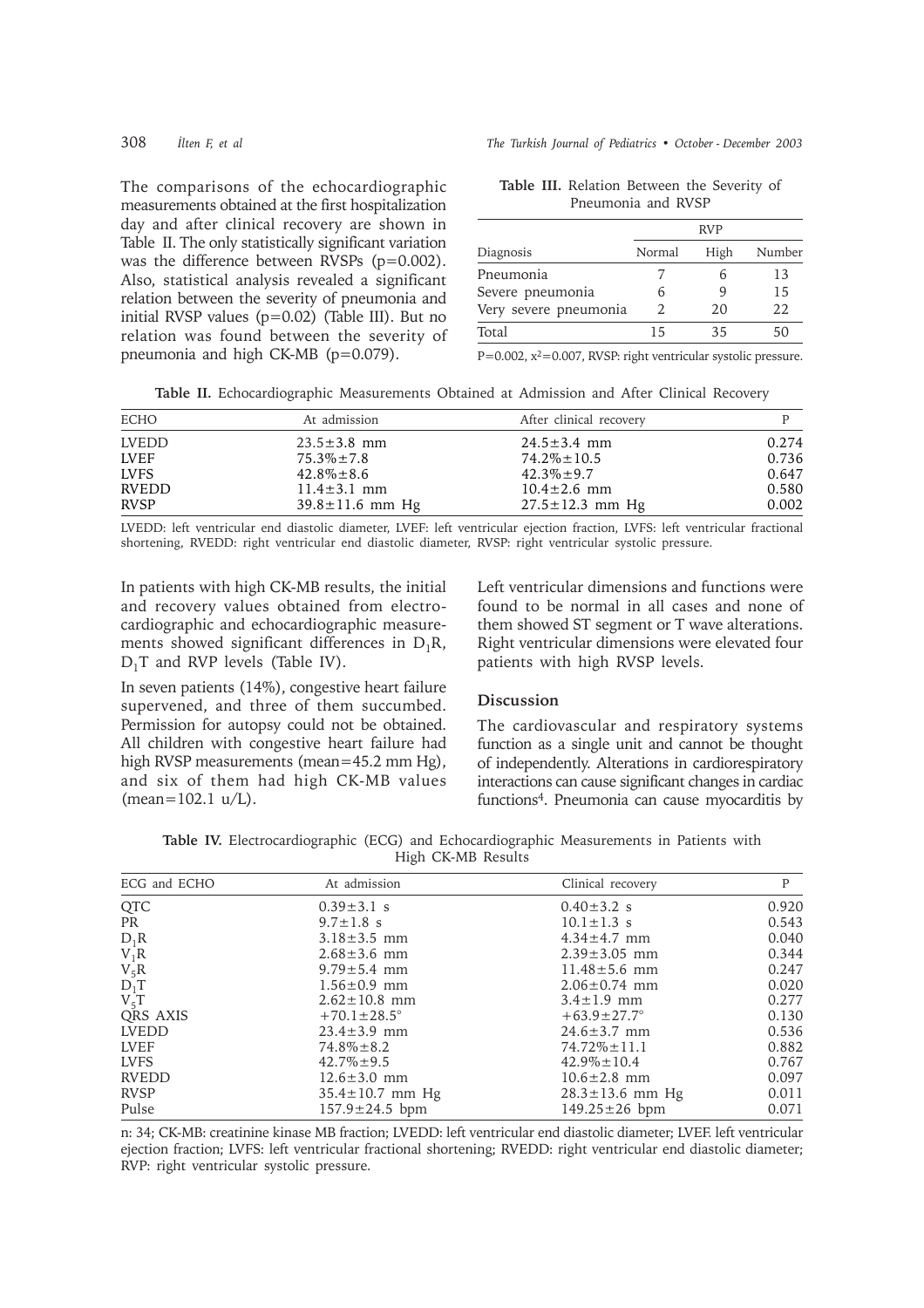direct invasion of the microorganisms, can lead to cardiac failure by myocardial depressant effect of hypoxia, and may further deteriorate cardiac function by altering preload and afterleod4,5,7.

In a study of 84 cases with clinical myocarditis, tachycardia was present in 26.1%8. Our patients' heart rates were significantly decreased after recovery, but in cases with high initial CK-MB values, there was no significant difference between pre- and post-therapy heart rates.

Electrocardiographic changes including right axis deviation, right bundle branch block, ventricular extrasystoles, atrial fibrillation and nodal rhythm can be seen in patients with pneumonia7. Our study showed lower R and T voltages and rightward deviation of the QRS axis in children with pneumonia compared with post infection values. No arrhythmia was detected. During the influenza epidemics in 1957, an increase of myocarditis cases was reported<sup>9</sup>. Also, Neubauer<sup>10</sup> claimed that acute infection was the most important cause of myocarditis, and that ECG changes were suggestive, especially in mild cases. In a study performed by Fine and Brainerd<sup>8</sup>, they showed that T wave alteration was the most common sign of myocarditis. None of our cases had T wave alterations. But in infants with high CK-MB values, T voltages in  $D_1$  derivation yielded a significant rise with clinical recovery.

Isolated tricuspid incompetence can be detected with Doppler echocardiographic study in children with normal cardiac anatomy and hemodynamics<sup>11</sup>. The estimated right atrial pressure added to transtricuspid gradient equals right ventricular and pulmonary artery systolic pressure12. Thirty-five (70%) of our patients had high RVSP prior to infection therapy, and there was a correlation between the severity of the pneumonia and RVSP  $(p=0.002)$ . After the clinical recovery, RVSP values of all the patients returned to normal levels except in the three patients who died. This finding is similar to those found in other studies $3,13$ .

Echocardiographic studies revealed normal left ventricular dimensions and functions in all cases. Right ventricular dimensions were elevated in only four patients with high RVSPs. Except in one infant who died during the hospital stay, RVSP values of the remaining three cases returned to normal after clinical recovery.

Various studies have revealed that left ventricular functions and dimensions may be in normal ranges in patients with mild myocarditis<sup>14,15</sup>. Endomyocardial biopsy is the gold standard in the diagnosis of myocarditis<sup>16</sup>. But since it is an invasive procedure, cardiac enzyme measurements can be used in suspected cases<sup>7,17</sup>. A rise in CK-MB is highly specific for myocardial damage and may be the only sign of subclinical myocarditis<sup>18</sup>. Despite the lack of electrocardiographic and echocardiographic changes, high CK-MB levels were detected in 68% of our cases in the absence of severe hypoxia, acidosis and sepsis. Also, six of seven patients who developed congestive heart failure and all three patients who died had high initial CK-MB values.

Our findings suggest that the incidence of myocarditis in children with pneumonia may be higher than previously estimated, and since there may be no suggestive clinical, electrocardiographic or echocardiographic changes for myocarditis, cardiac enzyme measurements are useful in the detection of subclinical cases. Myocarditis can cause mortality not only by deteriorating ventricular pump function, leading to circulatory collapse, but may also be fatal by formation of severe arrhythmias<sup>19</sup>. It is therefore important to detect mild myocarditis by noninvasive methods like ECG, echocardiography and cardiac enzyme measurements in pneumonia cases.

### **REFERENCES**

- 1. Shann F. Pneumonia in children: a neglected cause of death. World Health Forum 1985; 6: 143-145.
- 2. Tanman B, Ertuğrul T. Alt solunum yolları ve hastalıkları. In: Neyzi O, Ertuğrul T (eds). Pediatri Vol.1. İstanbul: Nobel Tip Bookstore; 1993: 208-233.
- 3. Shann F, Macgregor D, Richens J, Coakley J. Cardiac failure in children with pneumonia in Papua New Guinea. Pediatr Infect Dis J 1998; 17: 1141-1143.
- 4. Meliones JN, Cheifetz IM. Pulmonary physiology and heart-lung interactions. In: Garson A, Bricker JT, Fisher DJ, Neish SR (eds). The Science and Practice of Pediatric Cardiology (2nd ed). Vol.1. Baltimore: Williams&Wilkins; 1998: 279-312.
- 5. Navarro EE, Gonzaga NC, Lucero MG, Queipo SC, Gomez LO, Tupasi TE. Clinicopathologic studies of children who die of acute lower respiratory tract infections: mechanisms of death. Rev Infect Dis 1990; 12: 1065-1073.
- 6. Pio A. WHO programme on acute respiratory infections. Indian J Pediatr 1988; 55: 197-205.
- 7. Seedat MA, Feldman C, Skoularigis J, Prommnitz DA, Smith C, Zwi S. A study of acute community-acquired pneumonia, including details of cardiac changes. Q J Med 1993; 86: 669-675.